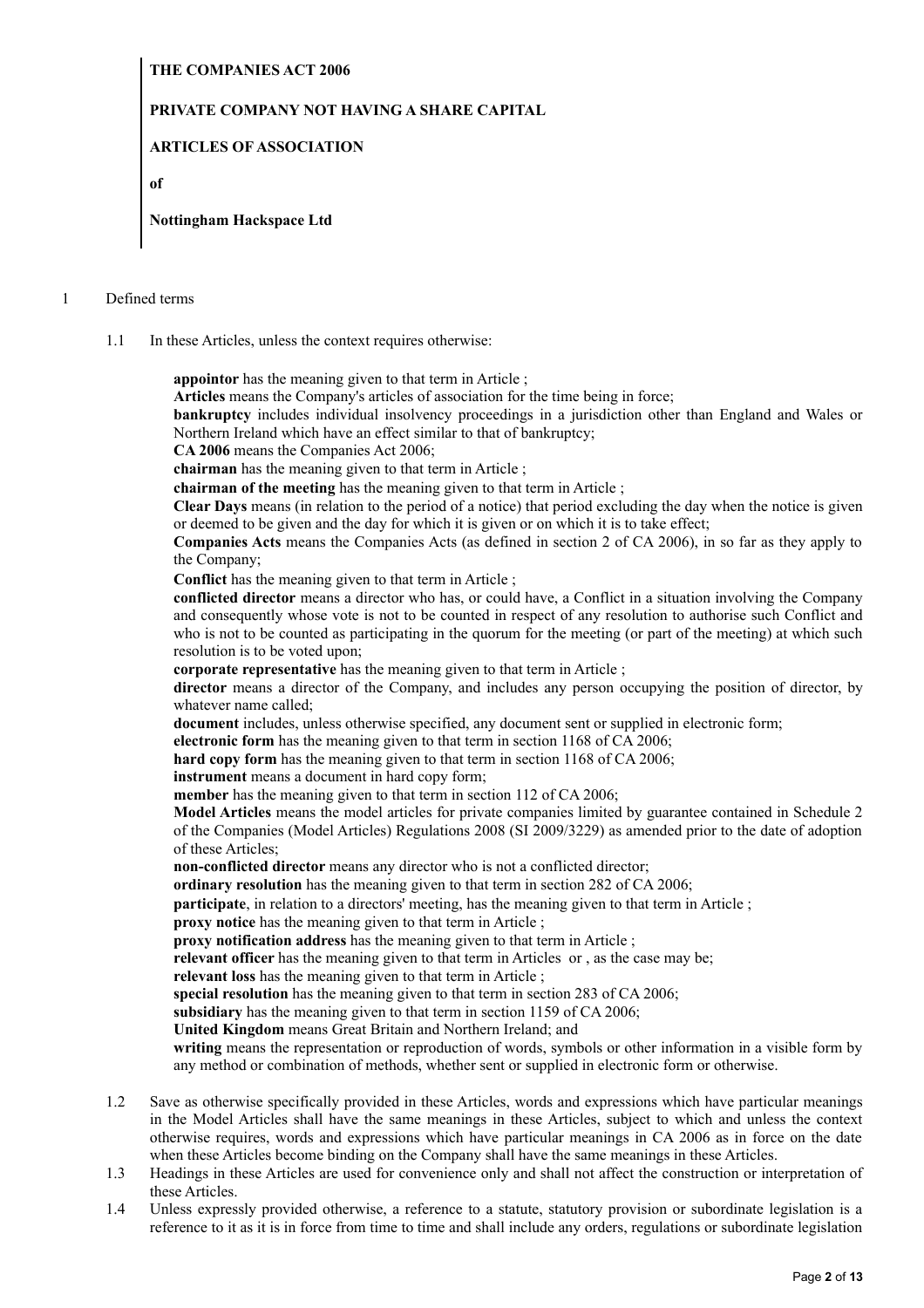from time to time made under it and any amendment or re-enactment of it or any such orders, regulations or subordinate legislation for the time being in force.

- 1.5 Any phrase introduced by the terms "including", "include", "in particular" or any similar expression shall be construed as illustrative and shall not limit the sense of the words preceding those terms.
- 1.6 No regulations set out in any statute or in any statutory instrument or other subordinate legislation concerning companies, including but not limited to the Model Articles, shall apply to the Company, but the following shall be the articles of association of the Company.

## 1.7 **Liability of members**

- 1.8 The liability of each member is limited to £1.00, being the amount that each member undertakes to contribute to the assets of the Company in the event of it being wound up while he is a member or within one year after he ceases to be a member, for:
	- 1.8.1 payment of the Company's debts and liabilities contracted before he ceases to be a member;
	- 1.8.2 payment of the costs, charges and expenses of winding up; and
	- 1.8.3 adjustment of the rights of the contributories among themselves.

### 1.8.4 **Specific Objects**

Nottingham Hackspace is an open workshop providing tools and infrastructure for people to create, make, learn, and share skills. It is run by its members for the benefit of makers, creatives, engineers, inventors and crafters within the community of Nottingham.

### 1.8.5 **Standard Objects**

- 1.9 The objects for which the Company is established are:
	- 1.9.1 to carry on any other trade or business whatsoever which can, in the opinion of the Company, be advantageously carried on by the Company in connection with or ancillary to any of the general business of the Company or is calculated directly to benefit the Company or enhance the value of or render profitable any of the Company's property or rights or is required by any customers of or persons dealing with the Company;
	- 1.9.2 to do all or any of the things or matters aforesaid in any part of the world and either as principals, agents, contractors or otherwise, and by or through agents, brokers, subcontractors or otherwise and either alone or in conjunction with others.]
- 1.10 The objects set forth in each sub-Article of this Article shall not be restrictively construed but the widest interpretation shall be given thereto, and they shall not, except where the context expressly so requires, be in any way limited or restricted by reference to or inference from any other object or objects set forth in each sub-Article or from the name of the Company. None of each sub-Articles or the object or objects therein specified or the powers thereby conferred shall be deemed subsidiary or ancillary to the objects or powers mentioned in any other sub-Article, but the Company shall have full power to exercise all or any of the objects conferred by and provided in each of the said sub-Articles as if each sub-Article contained the objects of a separate company. The word **company** in this Article, except where used in reference to the Company, shall be deemed to include any partnership or other body of persons, whether incorporated or unincorporated and whether domiciled in the United Kingdom or elsewhere.
- 1.11 The income and property of the Company shall be applied solely towards the promotion of its objects as set forth in this Article and no portion thereof shall be paid or transferred, directly or indirectly, by way of dividend, bonus or otherwise howsoever by way of profit, to members of the Company, provided that nothing herein shall prevent any payment in good faith by the Company:
	- 1.11.1 of reasonable and proper remuneration to any member, officer or servant of the Company for any services rendered to the Company;
	- 1.11.2 of any interest on money lent by any member of the Company or any director at a reasonable and proper rate;
	- 1.11.3 of reasonable and proper rent for premises demised or let by any member of the Company or any director; and
	- 1.11.4 to any director of out-of-pocket expenses.
- 1.12 If upon the winding up or dissolution of the Company there remains, after the satisfaction of all its debts and liabilities, any property whatsoever, the same shall not be paid or distributed among the members of the Company, but shall be given or transferred to some other institution (charitable or otherwise) having objects similar to the objects of the Company and which shall prohibit the distribution of its or their income to its or their members, such institutions to be determined by the members of the Company at or before the time of dissolution.

### 1.13 **Directors' general authority**

Subject to the Articles and to the applicable provisions for the time being of the Companies Acts, the directors are responsible for the management of the Company's business, for which purpose they may exercise all the powers of the Company.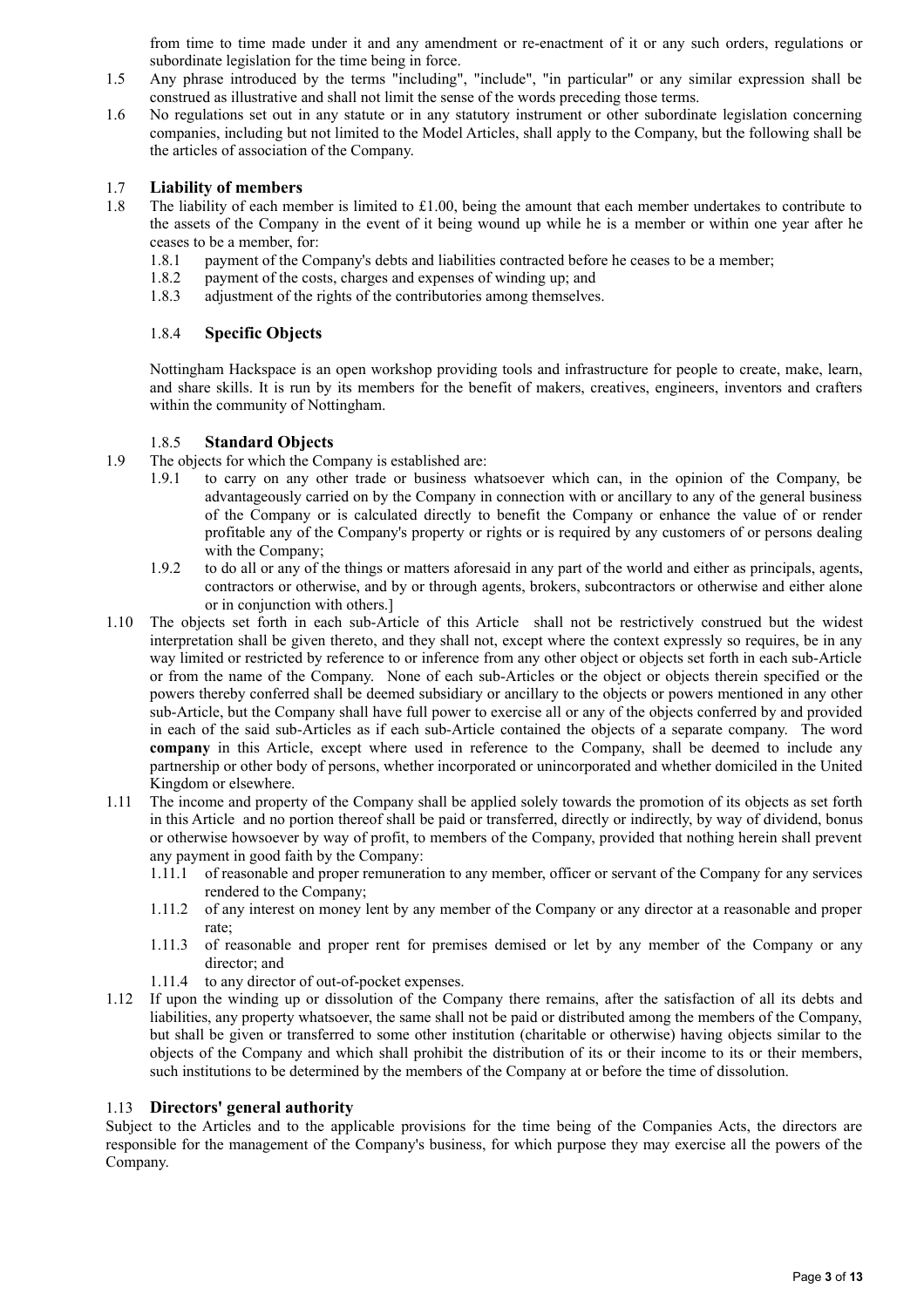## 1.14 **Change of Company name**

Without prejudice to the generality of Article , the directors may resolve in accordance with Article to change the Company's name.

## 1.15 **Members' reserve power**

- 1.16 The members may, by special resolution, direct the directors to take, or refrain from taking, specified action.
- 1.17 No such special resolution invalidates anything which the directors have done before the passing of the resolution.

### 1.18 **Directors may delegate**

- 1.19 Subject to the Articles, the directors may delegate any of the powers which are conferred on them under the Articles:
	- 1.19.1 to such person or committee;
	- 1.19.2 by such means (including by a power of attorney);
	- 1.19.3 to such an extent;
	- 1.19.4 in relation to such matters or territories; and
	- 1.19.5 on such terms and conditions;
		- as they think fit.
- 1.20 If the directors so specify, any such delegation may authorise further delegation of the directors' powers by any person to whom they are delegated.
- 1.21 The directors may revoke any delegation in whole or part, or alter its terms and conditions.

## 1.22 **Committees**

- 1.23 Committees to which the directors delegate any of their powers must follow procedures which are based as far as they are applicable on those provisions of the Articles which govern the taking of decisions by directors.
- 1.24 The directors may make rules of procedure for all or any committees, which prevail over rules derived from the Articles if they are not consistent with them.
- 1.25 Where a provision of the Articles refers to the exercise of a power, authority or discretion by the directors and that power, authority or discretion has been delegated by the directors to a committee, the provision shall be construed as permitting the exercise of the power, authority or discretion by the committee.

### 1.26 **Directors to take decisions collectively**

- 1.27 The general rule about decision-making by directors is that any decision of the directors must be taken as a majority decision at a meeting or as a directors' written resolution in accordance with Article (Directors' written resolutions) or otherwise as a unanimous decision taken in accordance with Article (Unanimous decisions).
- 1.28 If:
	- 1.28.1 the Company only has one director for the time being, and
	- 1.28.2 no provision of the Articles requires it to have more than one director,

the general rule does not apply, and the director may (for so long as he remains the sole director) take decisions without regard to any of the provisions of the Articles relating to directors' decision-making.

1.29 Subject to the Articles, each director participating in a directors' meeting has one vote.

### 1.30 **Directors' written resolutions**

- 1.31 Any director may propose a directors' written resolution by giving notice in writing of the proposed resolution to each of the other directors (including alternate directors).
- 1.32 If the company has appointed a company secretary, the company secretary must propose a directors' written resolution if a director so requests by giving notice in writing to each of the other directors (including alternate directors).
- 1.33 Notice of a proposed directors' written resolution must indicate:
	- 1.33.1 the proposed resolution; and
	- 1.33.2 the time by which it is proposed that the directors should adopt it.
- 1.34 A proposed directors' written resolution is adopted when a majority of the non-conflicted directors (or their alternates) have signed one or more copies of it, provided that those directors (or their alternates) would have formed a quorum at a directors' meeting were the resolution to have been proposed at such meeting.
- 1.35 Once a directors' written resolution has been adopted, it must be treated as if it had been a decision taken at a directors' meeting in accordance with the Articles.

### 1.36 **Unanimous decisions**

- 1.37 A decision of the directors is taken in accordance with this Article when all non-conflicted directors indicate to each other by any means that they share a common view on a matter.
- 1.38 A decision may not be taken in accordance with this Article if the non-conflicted directors would not have formed a quorum at a directors' meeting had the matter been proposed as a resolution at such a meeting.
- 1.39 Once a directors' unanimous decision is taken in accordance with this Article it must be treated as if it had been a decision taken at a directors' meeting in accordance with the Articles.

### 1.40 **Calling a directors' meeting**

1.41 Any director may call a directors' meeting by giving notice of the meeting to each of the directors (including alternate directors), whether or not he is absent from the UK, or by authorising the company secretary (if any) to give such notice.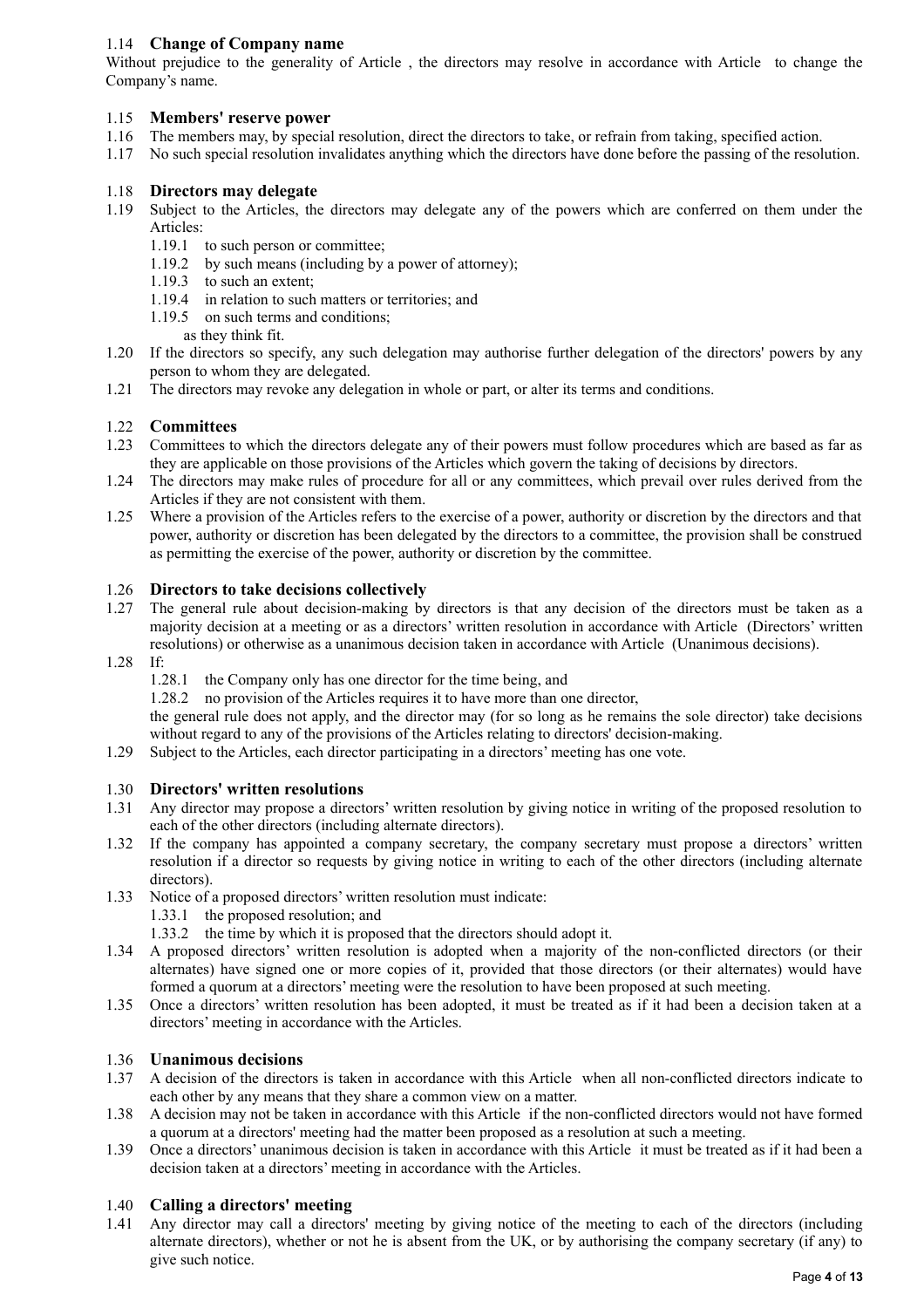- 1.42 Notice of any directors' meeting must indicate:
	- 1.42.1 its proposed date and time;
	- 1.42.2 where it is to take place; and
	- 1.42.3 if it is anticipated that directors participating in the meeting will not be in the same place, how it is proposed that they should communicate with each other during the meeting.
- 1.43 Subject to Article , notice of a directors' meeting must be given to each director but need not be in writing.
- 1.44 Notice of a directors' meeting need not be given to directors who waive their entitlement to notice of that meeting, by giving notice to that effect to the Company prior to or up to and including not more than seven days after the date on which the meeting is held. Where such notice is given after the meeting has been held, that does not affect the validity of the meeting, or of any business conducted at it.

### 1.45 **Participation in directors' meetings**

- 1.46 Subject to the Articles, directors participate in a directors' meeting, or part of a directors' meeting, when:
	- 1.46.1 the meeting has been called and takes place in accordance with the Articles, and
	- 1.46.2 they can each communicate to the others any information or opinions they have on any particular item of the business of the meeting.
- 1.47 In determining whether directors are participating in a directors' meeting, it is irrelevant where any director is or how they communicate with each other.
- 1.48 If all the directors participating in a meeting are not in the same place, they may decide that the meeting is to be treated as taking place wherever any of them is.

### 1.49 **Chairing of directors' meetings**

- 1.50 The directors may appoint a director to chair their meetings.
- 1.51 The person so appointed for the time being is known as the chairman.
- 1.52 The directors may terminate the chairman's appointment at any time.
- 1.53 If the chairman is not participating in a directors' meeting within ten minutes of the time at which it was to start, the participating directors must appoint one of themselves to chair it.

### 1.54 **Chairman's casting vote at directors' meetings**

- 1.55 If the numbers of votes for and against a proposal at a meeting of directors are equal, the chairman or other director chairing the meeting has a casting vote.
- 1.56 Article does not apply in respect of a particular meeting (or part of a meeting) if, in accordance with the Articles, the chairman or other director chairing the meeting is a conflicted director for the purposes of that meeting (or that part of that meeting at which the proposal is voted upon).

### 1.57 **Quorum for directors' meetings**

- 1.58 At a directors' meeting, unless a quorum is participating, no proposal is to be voted on, except a proposal to call another meeting.
- 1.59 Subject to Article , the quorum for the transaction of business at a meeting of directors may be fixed from time to time by a decision of the directors but it must never be less than two directors, and unless otherwise fixed it is two. A person who holds office only as an alternate director shall, if his appointor is not present, be counted in the quorum. If and so long as there is a sole director, he may exercise all the powers and authorities vested in the directors by these Articles and accordingly the quorum for the transaction of business in these circumstances shall be one.
- 1.60 For the purposes of any meeting (or part of a meeting) held pursuant to Article (Directors' conflicts of interests) to authorise a director's Conflict, if there is only one non-conflicted director in office in addition to the conflicted director(s), the quorum for such meeting (or part of a meeting) shall be one non-conflicted director.

### 1.61 **Directors' conflicts of interests**

- 1.62 For the purposes of this Article , a **conflict of interest** includes a conflict of interest and duty and a conflict of duties, and interest includes both direct and indirect interests.
- 1.63 The directors may, in accordance with the requirements set out in this Article , authorise any matter proposed to them by any director which would, if not authorised, involve a director breaching his duty under section 175 of CA 2006 to avoid conflicts of interest ( such matter being hereinafter referred to as a **Conflict**).
- 1.64 A director seeking authorisation in respect of a Conflict shall declare to the other directors the nature and extent of his interest in a Conflict as soon as is reasonably practicable. The director shall provide the other directors with such details of the relevant matter as are necessary for the other directors to decide how to address the Conflict, together with such other information as may be requested by the other directors.
- 1.65 Any authorisation under this Article will be effective only if:
	- 1.65.1 the matter in question shall have been proposed by any director for consideration at a meeting of directors in the same way that any other matter may be proposed to the directors under the provisions of these Articles or in such other manner as the directors may determine;
	- 1.65.2 any requirement as to the quorum at any meeting of the directors at which the matter is considered is met without counting the director in question and any other conflicted director(s); and
	- 1.65.3 the matter was agreed to without the director and any other conflicted director(s) voting or would have been agreed to if their votes had not been counted.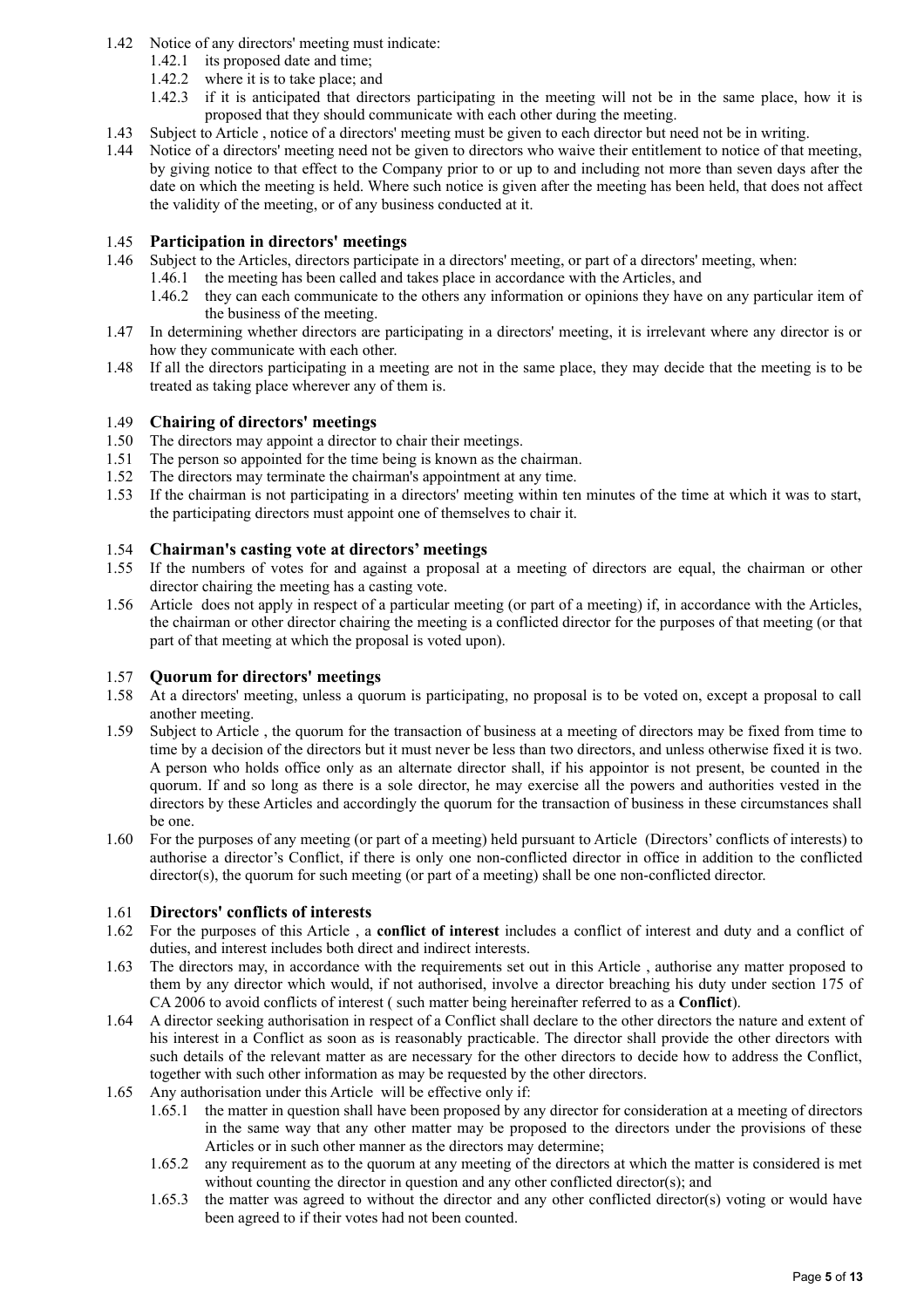- 1.66 Any authorisation of a Conflict under this Article may (whether at the time of giving the authorisation or subsequently):
	- 1.66.1 extend to any actual or potential conflict of interest which may reasonably be expected to arise out of the Conflict so authorised;
	- 1.66.2 be subject to such terms and for such duration, or impose such limits or conditions as the directors may determine; or
	- 1.66.3 be terminated or varied by the directors at any time.

This will not affect anything done by the director prior to such termination or variation in accordance with the terms of the authorisation.

- 1.67 In authorising a Conflict the directors may decide (whether at the time of giving the authorisation or subsequently) that if a director has obtained any information through his involvement in the Conflict otherwise than as a director of the Company and in respect of which he owes a duty of confidentiality to another person the director is under no obligation to:
	- 1.67.1 disclose such information to the directors or to any director or other officer or employee of the Company; or
	- 1.67.2 use or apply any such information in performing his duties as a director,
	- where to do so would amount to a breach of that confidence.
- 1.68 Where the directors authorise a Conflict they may provide, without limitation (whether at the time of giving the authorisation or subsequently) that the director:
	- 1.68.1 is excluded from discussions (whether at meetings of directors or otherwise) related to the Conflict;
	- 1.68.2 is not given any documents or other information relating to the Conflict;
	- 1.68.3 may or may not vote (or may or may not be counted in the quorum) at any future meeting of directors in relation to any resolution relating to the Conflict.
- 1.69 Where the directors authorise a Conflict:
	- 1.69.1 the director will be obliged to conduct himself in accordance with any terms, limits and/or conditions imposed by the directors in relation to the Conflict;
	- 1.69.2 the director will not infringe any duty he owes to the Company by virtue of sections 171 to 177 of CA 2006 provided he acts in accordance with such terms, limits and/or conditions (if any) as the directors impose in respect of its authorisation.
- 1.70 A director is not required, by reason of being a director (or because of the fiduciary relationship established by reason of being a director), to account to the Company for any remuneration, profit or other benefit which he receives as director or other officer or employee of the Company's subsidiaries or of any other body corporate in which the Company is interested or which he derives from or in connection with a relationship involving a Conflict which has been authorised by the directors or by the Company in general meeting (subject in each case to any terms, limits or conditions attaching to that authorisation) and no contract shall be liable to be avoided on such grounds nor shall the receipt of any such remuneration or other benefit constitute a breach of his duty under section 176 of CA 2006.
- 1.71 Subject to the applicable provisions for the time being of the Companies Acts and to any terms, limits and/or conditions imposed by the directors in accordance with Article , and provided that he has disclosed to the directors the nature and extent of any interest of his in accordance with the Companies Acts, a director notwithstanding his office:
	- 1.71.1 may be a party to, or otherwise interested in, any contract, transaction or arrangement with the Company or in which the Company is otherwise interested;
	- 1.71.2 shall be counted as participating for voting and quorum purposes in any decision in connection with any proposed or existing transaction or arrangement with the Company, in which he is in any way directly or indirectly interested;
	- 1.71.3 may act by himself or his firm in a professional capacity for the Company (otherwise than as auditor) and he or his firm shall be entitled to remuneration for professional services as if he were not a director;
	- 1.71.4 may be a director or other officer of, or employed by, or a party to any contract, transaction or arrangement with, or otherwise interested in, any body corporate promoted by the Company or in which the Company is otherwise interested; and
	- 1.71.5 shall not, by reason of his office, be accountable to the Company for any benefit which he (or anyone connected with him (as defined in section 252 of CA 2006) derives from any such office or employment or from any such contract, transaction or arrangement or from any interest in any such body corporate and no such contract, transaction or arrangement shall be liable to be avoided on the ground of any such interest or benefit, nor shall the receipt of any such remuneration or benefit constitute a breach of his duty under section 176 of CA 2006.
- 1.72 For the purposes of this Article, references to proposed decisions and decision-making processes include any directors' meeting or part of a directors' meeting.
- 1.73 Subject to Article , if a question arises at a meeting of directors or of a committee of directors as to the right of a director to participate in the meeting (or part of the meeting) for voting or quorum purposes, the question may, before the conclusion of the meeting, be referred to the chairman whose ruling in relation to any director other than the chairman is to be final and conclusive.
- 1.74 If any question as to the right to participate in the meeting (or part of the meeting) should arise in respect of the chairman, the question is to be decided by a decision of the directors at that meeting, for which purpose the chairman is not to be counted as participating in the meeting (or that part of the meeting) for voting or quorum purposes.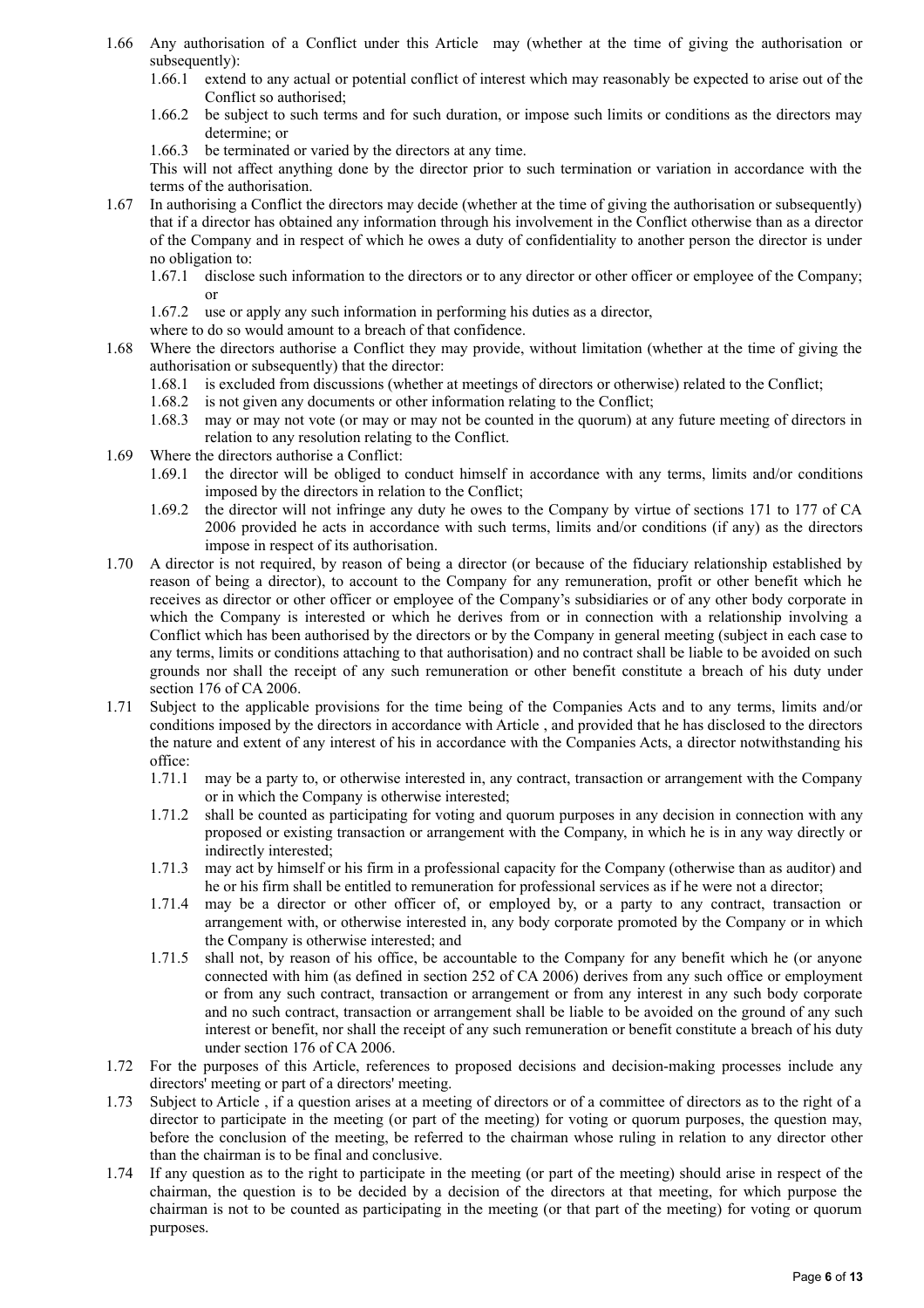## 1.75 **Records of decisions to be kept**

The directors must ensure that the Company keeps a record, in writing, for at least ten years from the date of the decision recorded, of every unanimous or majority decision taken by the directors.

### 1.76 **Directors' discretion to make further rules**

Subject to the Articles, the directors may make any rule which they think fit about how they take decisions, and about how such rules are to be recorded or communicated to directors.

### 1.77 **Number of directors**

Unless otherwise determined by ordinary resolution, the number of directors (other than alternate directors) shall not be subject to any maximum but shall not be less than one.

### 1.78 **Methods of appointing directors**

1.79 Subject to Article , any person who is willing to act as a director, and is permitted by law to do so, may be appointed to be a director:

1.79.1 by ordinary resolution, or

- 1.79.2 by a decision of the directors.
- 1.80 No person who is not a member shall in any circumstances be eligible to hold office as a director.

### 1.81 **Termination of director's appointment**

- 1.82 A person ceases to be a director as soon as:
	- 1.82.1 that person ceases to be a director by virtue of any provision of CA 2006 or is prohibited from being a director by law;
	- 1.82.2 that person ceases to be a member;
	- 1.82.3 a bankruptcy order is made against that person;
	- 1.82.4 a composition is made with that person's creditors generally in satisfaction of that person's debt and the Company resolves that his office be vacated s;
	- 1.82.5 a registered medical practitioner who is treating that person gives a written opinion to the Company stating that that person has become physically or mentally incapable of acting as a director and may remain so for more than three months;
	- 1.82.6 by reason of that person's mental health, a court makes an order which wholly or partly prevents that person from personally exercising any powers or rights which that person would otherwise have; or
	- 1.82.7 notification is received by the Company from the director that the director is resigning from office, and such resignation has taken effect in accordance with its terms.

### 1.82.8 **Directors' remuneration**

- 1.83 Directors may undertake any services for the Company that the directors decide.
- 1.84 Directors are entitled to such remuneration as the directors determine:
	- 1.84.1 for their services to the Company as directors, and
	- 1.84.2 for any other service which they undertake for the Company.
- 1.85 Subject to the Articles, a director's remuneration may:
	- 1.85.1 take any form, and
	- 1.85.2 include any arrangements in connection with the payment of a pension, allowance or gratuity, or any death, sickness or disability benefits, to or in respect of that director.
- 1.86 Unless the directors decide otherwise, directors' remuneration accrues from day to day.

### 1.87 **Directors' expenses**

- 1.88 The Company may pay any reasonable expenses which the directors (including alternate directors) and the secretary (if any) properly incur in connection with their attendance at:
	- 1.88.1 meetings of directors or committees of directors,<br>1.88.2 general meetings, or
	- general meetings, or
	- 1.88.3 separate meetings of the holders of any debentures of the Company,

or otherwise in connection with the exercise of their powers and the discharge of their responsibilities in relation to the Company.

### 1.88.4 **Appointment and removal of alternate directors**

- 1.89 Any director (**appointor**) may appoint as an alternate any other director, or any other person approved by resolution of the directors, to:
	- 1.89.1 exercise that director's powers; and
	- 1.89.2 carry out that director's responsibilities,
	- 1.89.3 in relation to the taking of decisions by the directors in the absence of the alternate's appointor.
- 1.90 Any appointment or removal of an alternate must be effected by notice in writing to the Company signed by the appointor, or in any other manner approved by the directors.
- 1.91 The notice must:
	- 1.91.1 identify the proposed alternate; and
	- 1.91.2 in the case of a notice of appointment, contain a statement signed by the proposed alternate that the proposed alternate is willing to act as the alternate of the director giving the notice.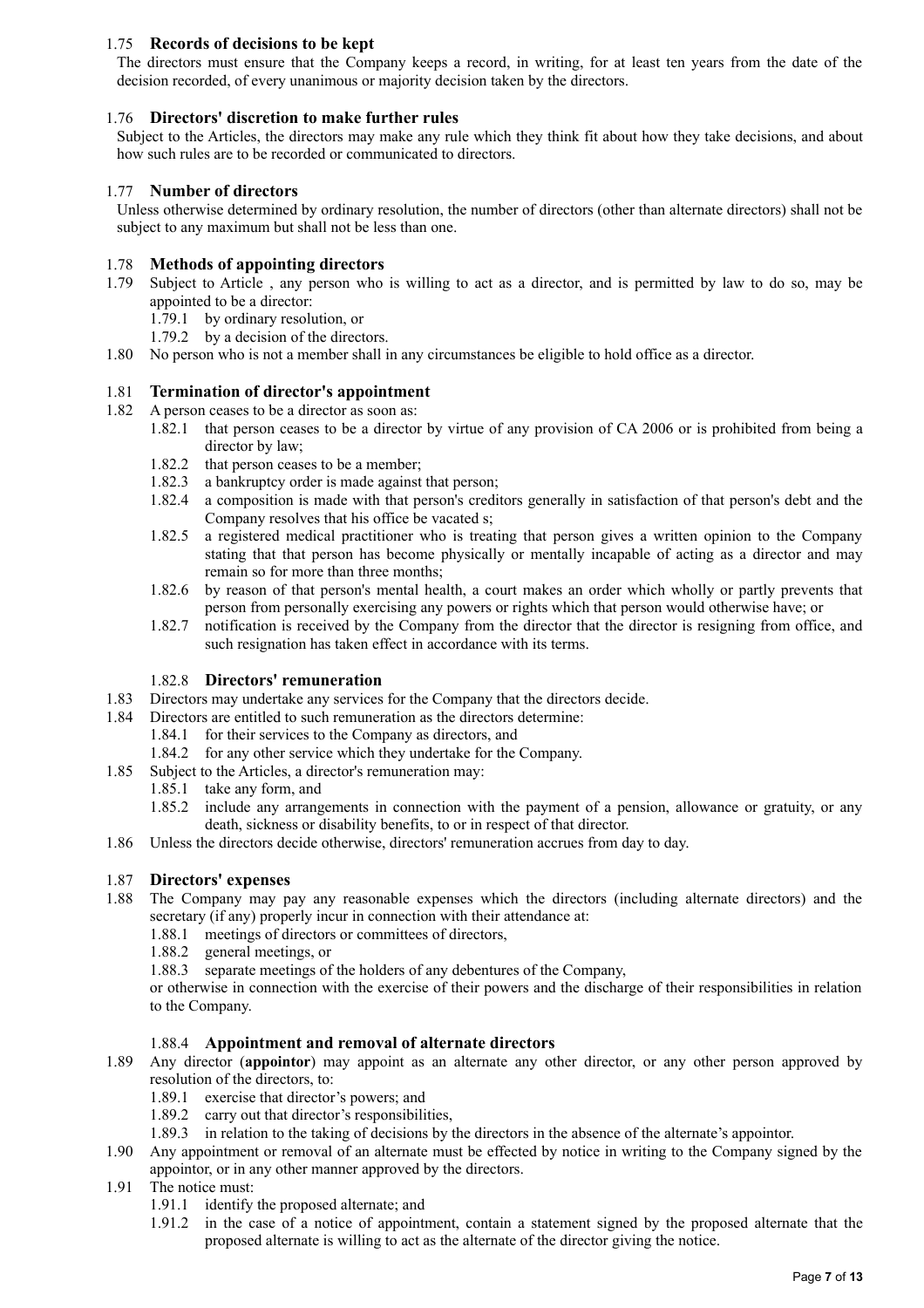## 1.91.3 **Rights and responsibilities of alternate directors**

- 1.92 An alternate director may act as alternate director to more than one director and has the same rights in relation to any decision of the directors as the alternate's appointor.
- 1.93 Except as the Articles specify otherwise, alternate directors:
	- 1.93.1 are deemed for all purposes to be directors;
		- 1.93.2 are liable for their own acts and omissions;
		- 1.93.3 are subject to the same restrictions as their appointors (including those set out in sections 172 to 177 CA 2006 inclusive and Article ); and
		- 1.93.4 are not deemed to be agents of or for their appointors,

and , in particular (without limitation), each alternate director shall be entitled to receive notice of all meetings of directors and of all meetings of committees of directors of which his appointor is a member.

- 1.94 A person who is an alternate director but not a director:
	- 1.94.1 may be counted as participating for the purposes of determining whether a quorum is present (but only if that person's appointor is not participating and provided that no alternate may be counted as more than one director for these purposes);
	- 1.94.2 may participate in a unanimous decision of the directors (but only if his appointor does not participate); and
	- 1.94.3 may sign a written resolution (but only if it is not signed or to be signed by that person's appointor).
- 1.95 A director who is also an alternate director is entitled, in the absence of any of his appointors, to a separate vote on behalf of that appointor, in addition to his own vote on any decision of the directors but he shall count as only one for the purpose of determining whether a quorum is present.
- 1.96 An alternate director is not entitled to receive any remuneration from the Company for serving as an alternate director except such part of the alternate's appointor's remuneration as the appointor may direct by notice in writing made to the Company.

### 1.97 **Termination of alternate directorship**

- An alternate director's appointment as an alternate for any appointor terminates:
- 1.98 when that appointor revokes the appointment by notice to the Company in writing specifying when it is to terminate;
- 1.99 when notification is received by the Company from the alternate that the alternate is resigning as alternate for that appointor and such resignation has taken effect in accordance with its terms;
- 1.100 on the occurrence, in relation to the alternate, of any event which, if it occurred in relation to that appointor, would result in the termination of that appointor's appointment as a director;
- 1.101 on the death of that appointor; or
- 1.102 when the alternate's appointor's appointment as a director terminates.

## 1.103 **Appointment and removal of secretary**

The directors may appoint any person who is willing to act as the secretary for such term, at such remuneration, and upon such conditions as they may think fit and from time to time remove such person and, if the directors so decide, appoint a replacement, in each case by a decision of the directors.

## 1.104 **Applications for membership**

No person shall become a member of the Company unless:

- 1.105 that person has completed an application for membership in a form approved by the directors; and
- 1.106 the directors have approved the application.

## 1.107 **Termination of membership**

- 1.108 A member may withdraw from membership of the Company by giving seven days' notice to the Company in writing.
- 1.109 The directors may terminate the membership of any member provided that the member concerned shall have a right to be heard before any final decision is made.
- 1.110 Membership is not transferable.
- 1.111 Subject to Articles and , a person's membership terminates when that person dies or ceases to exist.

## 1.112 **Convening general meetings**

The directors may call general meetings and, on the requisition of members pursuant to the provisions of CA 2006, shall forthwith proceed to convene a general meeting in accordance with CA 2006. If there are not within the United Kingdom sufficient directors to call a general meeting, any director or the members requisitioning the meeting (or any of them representing more than one half of the total voting rights of them all) may call a general meeting. If the Company has only a single member, such member shall be entitled at any time to call a general meeting.

### 1.113 **Notice of general meetings**

- 1.114 General meetings (other than an adjourned meeting) shall be called by at least fourteen Clear Days' notice but a general meeting may be called by shorter notice if it is so agreed by a majority in number of the members having a right to attend and vote, being a majority who together represent not less than ninety per cent (90%) of the total voting rights at that meeting of all the members.
- 1.115 The notice shall specify the time, date and place of the meeting, the general nature of the business to be transacted and the terms of any resolution to be proposed at it.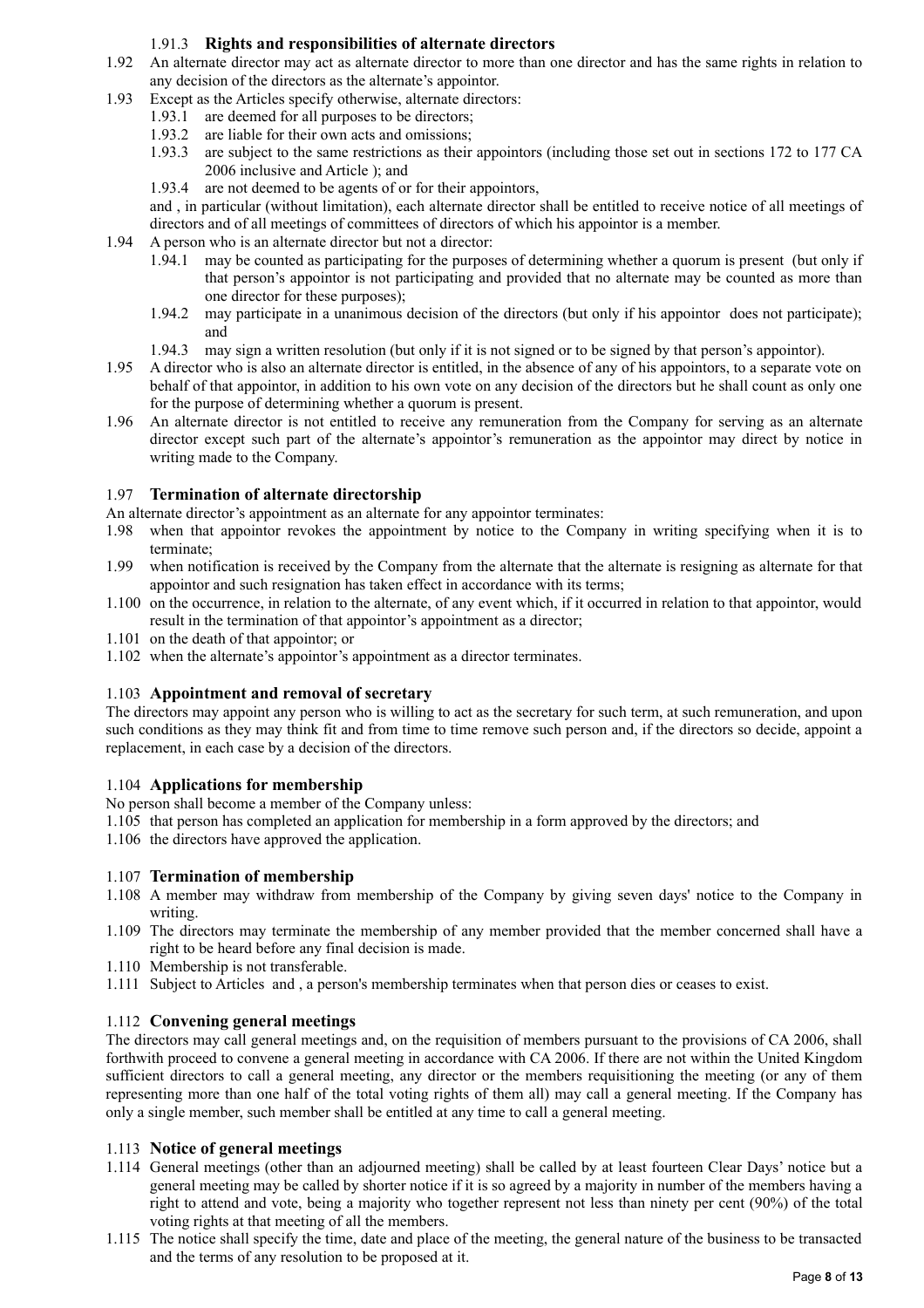- 1.116 Subject to the provisions of these Articles and to any restrictions imposed on members, the notice shall be given to all members and to the directors, alternate directors and the auditors for the time being of the Company.
- 1.117 The accidental omission to give notice of a meeting to, or the non-receipt of notice of a meeting by, any person entitled to receive notice shall not invalidate the proceedings at that meeting.

### 1.118 **Resolutions requiring special notice**

- 1.119 If CA 2006 requires special notice to be given of a resolution, then the resolution will not be effective unless notice of the intention to propose it has been given to the Company at least twenty-eight Clear Days before the general meeting at which it is to be proposed.
- 1.120 Where practicable, the Company must give the members notice of the resolution in the same manner and at the same time as it gives notice of the general meeting at which it is to be proposed. Where that is not practicable, the Company must give the members at least fourteen Clear Days' before the relevant general meeting by advertisement in a newspaper with an appropriate circulation.
- 1.121 If, after notice to propose such a resolution has been given to the Company, a meeting is called for a date twentyeight days or less after the notice has been given, the notice shall be deemed to have been properly given, even though it was not given within the time required by Article .

### 1.122 **Attendance and speaking at general meetings**

- 1.123 A person is able to exercise the right to speak at a general meeting when that person is in a position to communicate to all those attending the meeting, during the meeting, any information or opinions which that person has on the business of the meeting.
- 1.124 A person is able to exercise the right to vote at a general meeting when:
	- 1.124.1 that person is able to vote, during the meeting, on resolutions put to the vote at the meeting; and
	- 1.124.2 that person's vote can be taken into account in determining whether or not such resolutions are passed at the same time as the votes of all the other persons attending the meeting.
- 1.125 The directors may make whatever arrangements they consider appropriate to enable those attending a general meeting to exercise their rights to speak or vote at it.
- 1.126 In determining attendance at a general meeting, it is immaterial whether any two or more members attending it are in the same place as each other.
- 1.127 Two or more persons who are not in the same place as each other attend a general meeting if their circumstances are such that if they have (or were to have) rights to speak and vote at that meeting, they are (or would be) able to exercise them.

### 1.128 **Quorum for general meetings**

- 1.129 No business shall be transacted at any meeting unless a quorum is present. Subject to section 318(2) of CA 2006, two qualifying persons (as defined in section 318(3) of CA 2006) entitled to vote upon the business to be transacted shall be a quorum; provided that if the Company has only a single member, the quorum shall be one such qualifying person.
- 1.130 No business other than the appointment of the chairman of the meeting is to be transacted at a general meeting if the persons attending it do not constitute a quorum.

### 1.131 **Chairing general meetings**

- 1.132 If the directors have appointed a chairman, the chairman shall chair general meetings if present and willing to do so.
- 1.133 If the directors have not appointed a chairman, or if the chairman is unwilling to chair the meeting or is not present within ten minutes of the time at which a meeting was due to start:
	- 1.133.1 the directors present, or

1.133.2 (if no directors are present), the meeting,

must appoint a director or member to chair the meeting, and the appointment of the chairman of the meeting must be the first business of the meeting.

1.134 The person chairing a meeting in accordance with this Article is referred to as the **chairman of the meeting**.

### 1.135 **Attendance and speaking by directors and non-members**

- 1.136 Directors may attend and speak at general meetings, whether or not they are members.
- 1.137 The chairman of the meeting may permit other persons who are not:
	- 1.137.1 members of the Company, or

1.137.2 otherwise entitled to exercise the rights of members in relation to general meetings,

to attend and speak at a general meeting.

### 1.138 **Adjournment**

- 1.139 If the persons attending a general meeting within half an hour of the time at which the meeting was due to start do not constitute a quorum, or if during a meeting a quorum ceases to be present, the chairman of the meeting must adjourn it. If, at the adjourned meeting, a quorum is not present within half an hour from the time appointed for the meeting, the meeting shall be dissolved.
- 1.140 The chairman of the meeting may adjourn a general meeting at which a quorum is present if: 1.140.1 the meeting consents to an adjournment, or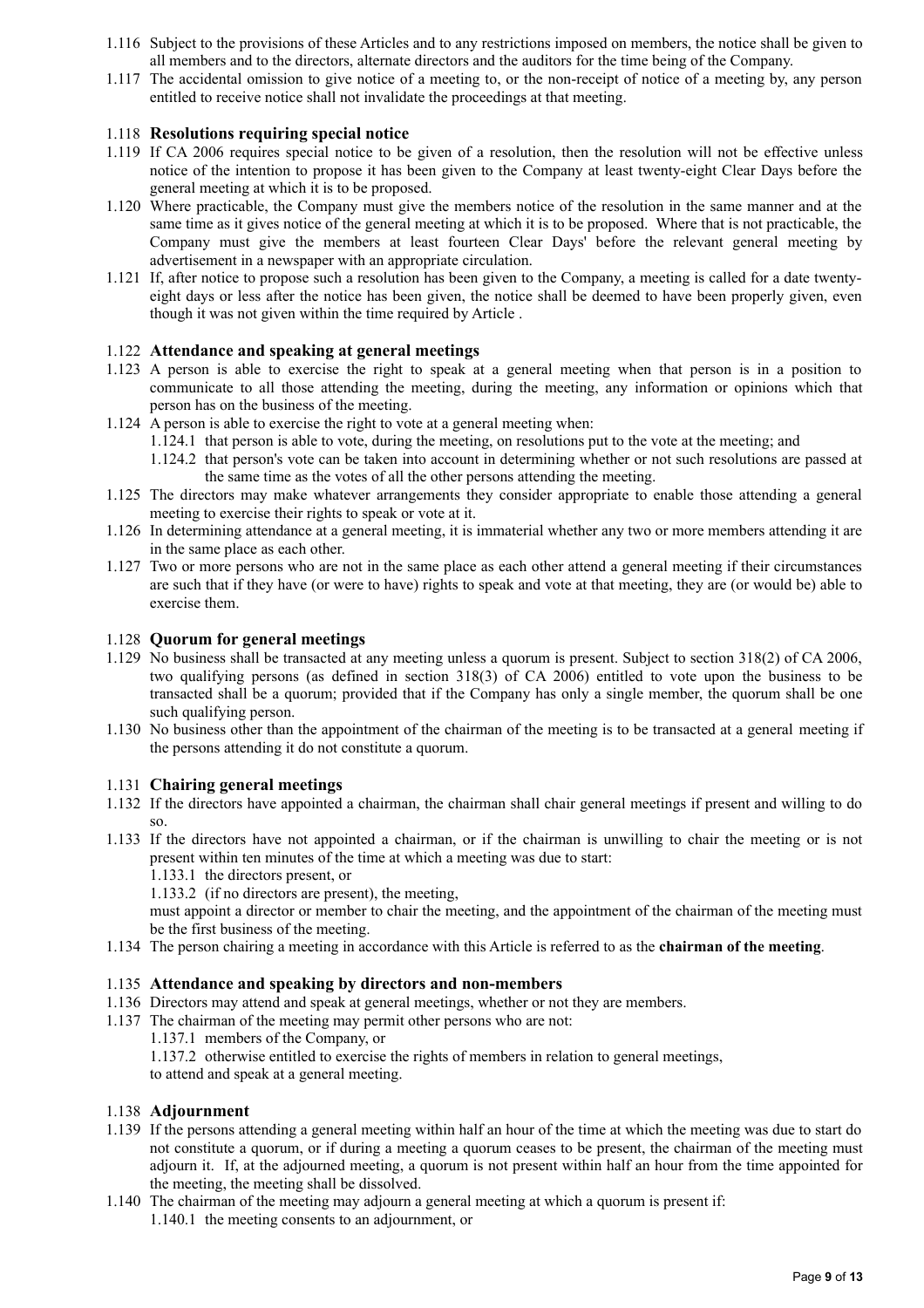- 1.140.2 it appears to the chairman of the meeting that an adjournment is necessary to protect the safety of any person attending the meeting or ensure that the business of the meeting is conducted in an orderly manner.
- 1.141 The chairman of the meeting must adjourn a general meeting if directed to do so by the meeting.
- 1.142 When adjourning a general meeting, the chairman of the meeting must:
	- 1.142.1 either specify the time and place to which it is adjourned or state that it is to continue at a time and place to be fixed by the directors, and
	- 1.142.2 have regard to any directions as to the time and place of any adjournment which have been given by the meeting.
- 1.143 If the continuation of an adjourned meeting is to take place more than fourteen days after it was adjourned, the Company must give at least seven Clear Days' notice of it (that is, excluding the day of the adjourned meeting and the day on which the notice is given):
	- 1.143.1 to the same persons to whom notice of the Company's general meetings is required to be given, and
	- 1.143.2 containing the same information which such notice is required to contain.
- 1.144 No business may be transacted at an adjourned general meeting which could not properly have been transacted at the meeting if the adjournment had not taken place.

### 1.145 **Voting: general**

- 1.146 A resolution put to the vote of a general meeting must be decided on a show of hands unless a poll is duly demanded in accordance with the Articles. Subject to any rights or restrictions to which members are subject, on a show of hands, every member who (being an individual) is present in person or (being a corporation) is present by a duly authorised representative (unless the representative is himself a member, in which case he shall have more than one vote) shall have one vote. A proxy shall not be entitled to vote on a show of hands.
- 1.147 No member shall vote at any general meeting, either in person or by proxy, unless all monies presently payable by him to the Company have been paid.
- 1.148 In the case of joint members the vote of the senior who tenders a vote shall be accepted to the exclusion of the votes of the other joint members; and seniority shall be determined by the order in which the names of the members stand in the register of members.
- 1.149 Unless a poll is duly demanded, a declaration by the chairman that a resolution has been carried or carried unanimously, or by a particular majority, or lost, or not carried by a particular majority and an entry to that effect in the minutes of the meeting shall be conclusive evidence of the fact without proof of the number or proportion of the votes recorded in favour of or against the resolution.

### 1.150 **Errors and disputes**

- 1.151 No objection may be raised to the qualification of any person voting at a general meeting except at the meeting or adjourned meeting at which the vote objected to is tendered, and every vote not disallowed at the meeting is valid.
- 1.152 Any such objection must be referred to the chairman of the meeting, whose decision is final.

### 1.153 **Poll votes**

- 1.154 On a poll every member who (being an individual is present in person or by proxy) or (being a corporation) is present by a duly authorised representative or by proxy shall have one vote. On a poll, a member entitled to more than one vote need not use all his votes or cast all the votes he uses in the same way.
- 1.155 A poll on a resolution may be demanded:
	- 1.155.1 in advance of the general meeting where it is to be put to the vote, or
	- 1.155.2 at a general meeting, either before a show of hands on that resolution or immediately after the result of a show of hands on that resolution is declared.
- 1.156 A poll may be demanded by:
	- 1.156.1 the chairman of the meeting;
	- 1.156.2 the directors;
	- 1.156.3 two or more persons having the right to vote on the resolution; or
	- 1.156.4 a person or persons representing not less than one tenth of the total voting rights of all the members having the right to vote on the resolution.
- 1.157 A demand for a poll may be withdrawn if:
	- 1.157.1 the poll has not yet been taken, and
	- 1.157.2 the chairman of the meeting consents to the withdrawal.
	- A demand so withdrawn shall not invalidate the result of a show of hands declared before the demand was made.
- 1.158 A poll demanded on the election of a chairman or on a question of adjournment shall be taken forthwith. A poll demanded on any other question shall be taken either forthwith or at such time and place as the chairman directs not being more than thirty days after the poll is demanded. The demand for a poll shall not prevent the continuance of a meeting for the transaction of any business other than the question on which the poll was demanded. If a poll is demanded before the declaration of the result of a show of hands and the demand is duly withdrawn, the meeting shall continue as if the demand had not been made.
- 1.159 No notice need be given of a poll not taken forthwith if the time and place at which it is to be taken are announced at the meeting at which it is demanded. In any other case at least seven Clear Days' notice shall be given specifying the time and place at which the poll is to be taken.
- 1.160 The result of the poll shall be deemed to be the resolution of the meeting at which the poll was demanded.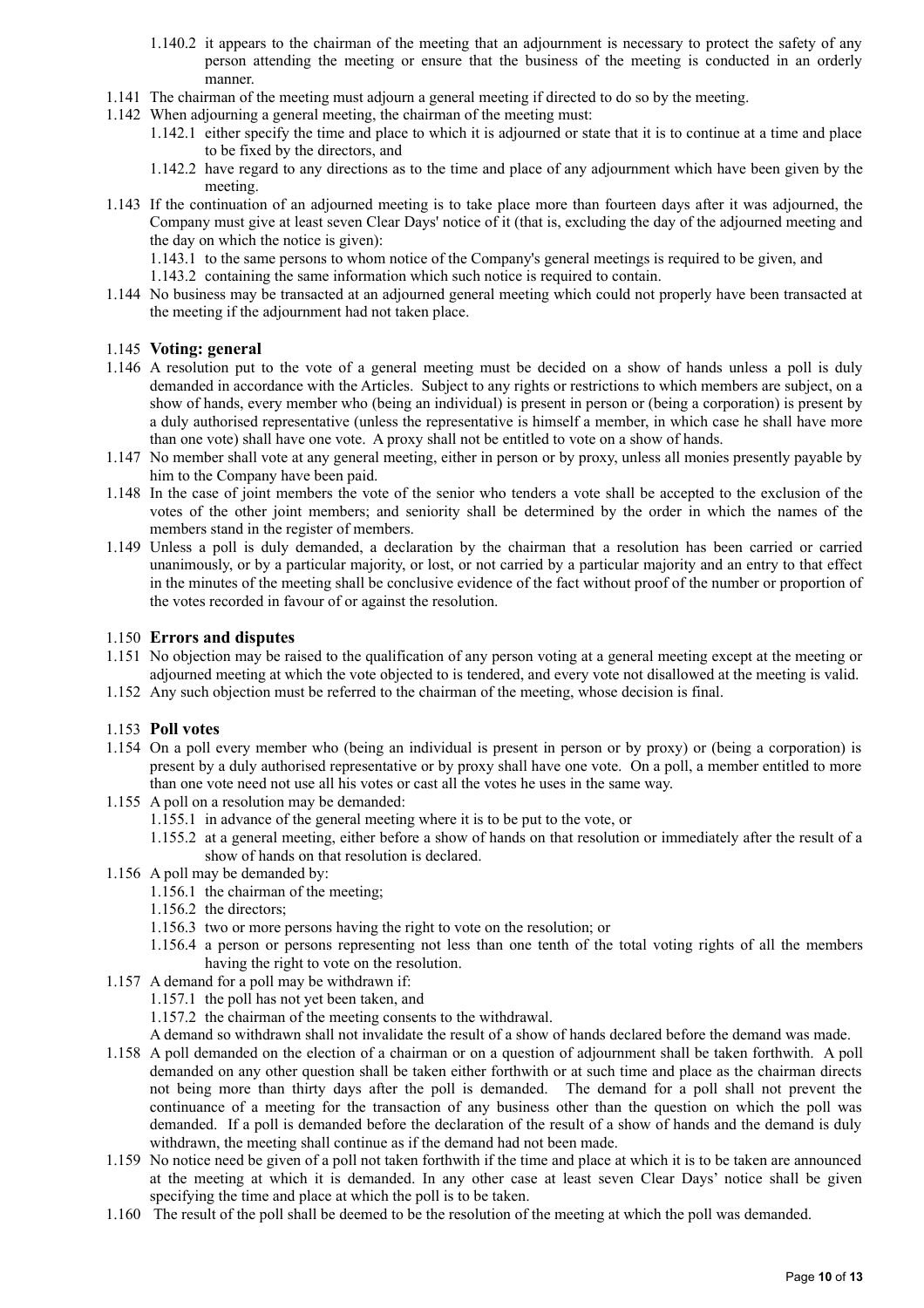## 1.161 **Content of proxy notices**

- 1.162 Subject to the provisions of these Articles, a member is entitled to appoint another person as his proxy to exercise all or any of his rights to attend and to speak and vote at a general meeting. [A member may appoint more than one proxy in relation to a meeting, provided that each proxy is appointed to exercise different voting rights held by that member.]
- 1.163 Proxies may only validly be appointed by a notice in writing (**proxy notice**) which:
	- 1.163.1 states the name and address of the member appointing the proxy;
		- 1.163.2 identifies the person appointed to be that member's proxy and the general meeting in relation to which that person is appointed;
		- 1.163.3 is signed by or on behalf of the member appointing the proxy, or is authenticated in such manner as the directors may determine; and
		- 1.163.4 is delivered to the Company in accordance with the Articles and in accordance with any instructions contained in the notice of the general meeting (or adjourned meeting) to which they relate and received by the Company:
			- 1.163.4.1 subject to Articles and in the case of a general meeting or adjourned meeting, not less than forty-eight hours before the time for holding the meeting or adjourned meeting at which the right to vote is to be exercised;
			- 1.163.4.2 in the case of a poll taken more than forty-eight hours after it is demanded, after the poll has been demanded and not less than twenty-four hours before the time appointed for the taking of the poll; or
			- 1.163.4.3 where the poll is not taken forthwith but is taken not more than forty-eight hours after it was demanded, at the time at which the poll was demanded or twenty-four hours before the time appointed for the taking of the poll, whichever is the later,
			- and a proxy notice which is not delivered and received in such manner shall be invalid.
- 1.164 The Company may require proxy notices to be delivered in a particular form, and may specify different forms for different purposes.
- 1.165 Proxy notices may specify how the proxy appointed under them is to vote (or that the proxy is to abstain from voting) on one or more resolutions and the proxy is obliged to vote or abstain from voting in accordance with the specified instructions. However, the Company is not obliged to check whether a proxy votes or abstains from voting as he has been instructed and shall incur no liability for failing to do so. Failure by a proxy to vote or abstain from voting as instructed at a meeting shall not invalidate proceedings at that meeting.
- 1.166 Unless a proxy notice indicates otherwise, it must be treated as:
	- 1.166.1 allowing the person appointed under it as a proxy discretion as to how to vote on any ancillary or procedural resolutions put to the meeting, and
	- 1.166.2 appointing that person as a proxy in relation to any adjournment of the general meeting to which it relates as well as the meeting itself.

### 1.166.3 **Delivery of proxy notices**

- 1.167 Any notice of a general meeting must specify the address or addresses (**proxy notification address**) at which the Company or its agents will receive proxy notices relating to that meeting, or any adjournment of it, delivered in hard copy or electronic form.
- 1.168 A person who is entitled to attend, speak or vote (either on a show of hands or on a poll) at a general meeting remains so entitled in respect of that meeting or any adjournment of it, even though a valid proxy notice has been delivered to the Company by or on behalf of that person to a proxy notification address.
- 1.169 An appointment under a proxy notice may be revoked by delivering to the Company a notice in writing given by or on behalf of the person by whom or on whose behalf the proxy notice was given.
- 1.170 A notice revoking a proxy appointment only takes effect if it is received by the Company:
	- 1.170.1 in the case of a general or adjourned meeting, not less than forty-eight hours before the time for holding the meeting or adjourned meeting at which the right to vote is to be exercised;
		- 1.170.2 in the case of a poll taken more than forty-eight hours after it was demanded, not less than twenty-four before the time appointed for the taking of the poll; or
		- 1.170.3 in the case of a poll not taken forthwith but not more than forty-eight hours after it was demanded, at the time at which it was demanded or twenty-four hours before the time appointed for the taking of the poll, whichever is later,
	- and a notice which is not delivered and received in such manner shall be valid.
- 1.171 In calculating the periods referred to in Article (Content of proxy notices) and this Article , no account shall be taken of any part of a day that is not a working day.
- 1.172 If a proxy notice is not executed by the person appointing the proxy, it must be accompanied by written evidence of the authority of the person who executed it to execute it on the appointor's behalf.

### 1.173 **Representation of corporations at meetings**

Subject to CA 2006, a company which is a member may, by resolution of its directors or other governing body, authorise one or more persons to act as its representative or representatives at a meeting of the company (**corporate representative**). A director, secretary or other person authorised for the purpose by the directors may require a corporate representative to produce a certified copy of the resolution of authorisation before permitting him to exercise his powers.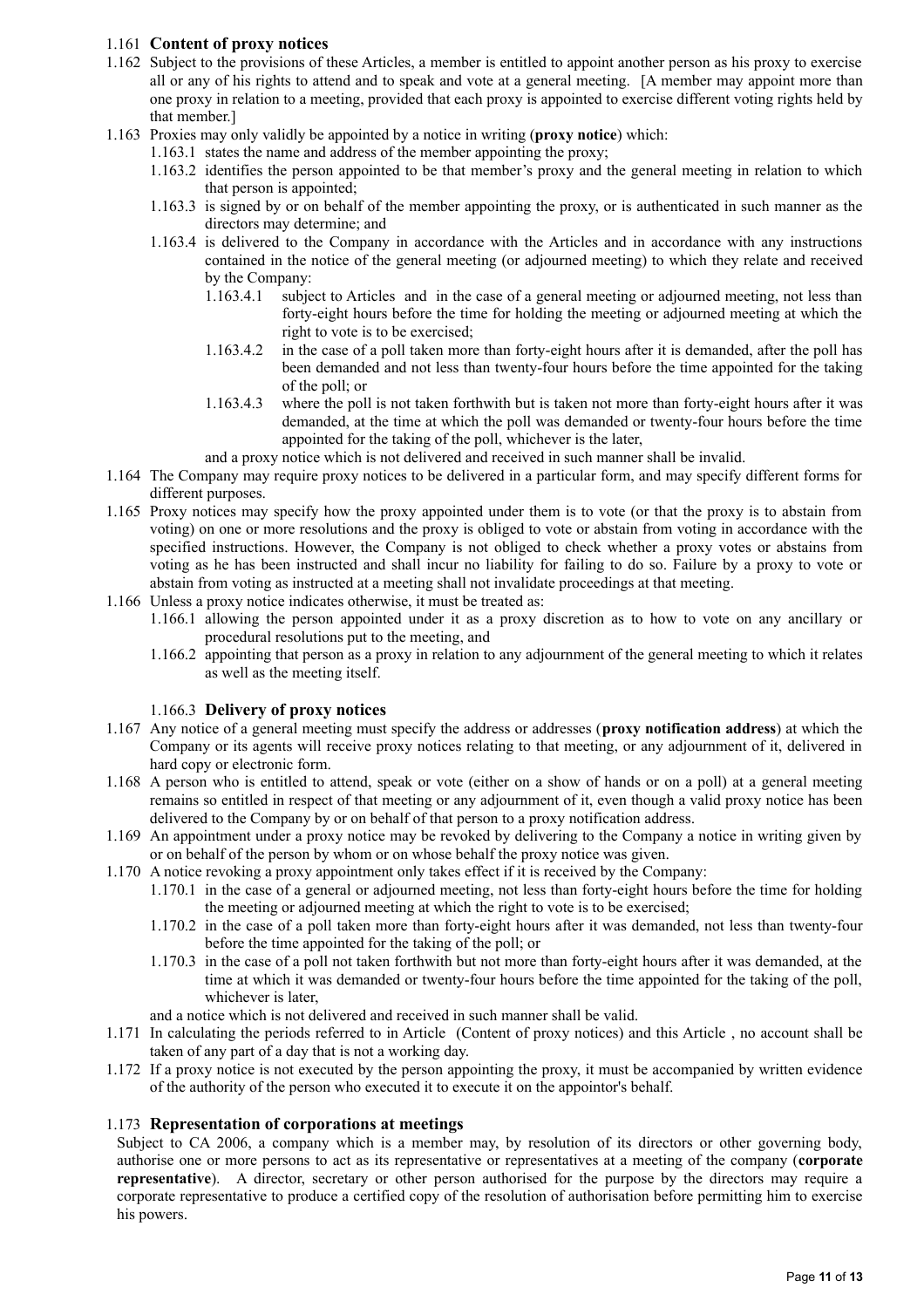## 1.174 **Amendments to resolutions**

- 1.175 An ordinary resolution to be proposed at a general meeting may be amended by ordinary resolution if:
	- 1.175.1 notice of the proposed amendment is given to the Company in writing by a person entitled to vote at the general meeting at which it is to be proposed not less than 48 hours before the meeting is to take place (or such later time as the chairman of the meeting may determine), and
	- 1.175.2 the proposed amendment does not, in the reasonable opinion of the chairman of the meeting, materially alter the scope of the resolution.
- 1.176 A special resolution to be proposed at a general meeting may be amended by ordinary resolution, if:
	- 1.176.1 the chairman of the meeting proposes the amendment at the general meeting at which the resolution is to be proposed, and
	- 1.176.2 the amendment does not go beyond what is necessary to correct a grammatical or other non-substantive error in the resolution.
- 1.177 If the chairman of the meeting, acting in good faith, wrongly decides that an amendment to a resolution is out of order, the chairman's error does not invalidate the vote on that resolution.

### 2 **Written Resolutions**

A resolution of the members may be passed as a written resolution in accordance with chapter 2 of part 13 of CA 2006.

### 3 **Means of communication to be used**

- 3.1 Subject to the Articles, anything sent or supplied by or to the Company under the Articles may be sent or supplied in any way in which of CA 2006 provides for documents or information which are authorised or required by any provision of CA 2006 to be sent or supplied by or to the Company.
- 3.2 Any notice, document or other information shall be deemed served on or delivered to the intended recipient:
	- 3.2.1 If properly addressed and sent by prepaid United Kingdom first class post to an address in the United Kingdom, forty-eight hours after it was posted;
	- 3.2.2 If properly addressed and delivered by hand, when it was given or left at the appropriate address;
	- 3.2.3 If properly addressed and send or supplied by electronic means forty-eight hours after the document or information was sent or supplied; and
	- 3.2.4 If sent or supplied by means of a website, when the material is first made available on the website or (if later) when the recipient receives (or is deemed to have received) notice of the fact that the material is available on the website.
- 3.3 In proving that any notice, document or other information was properly addressed, it shall be sufficient to show that the notice, document or other information was delivered to an address permitted for the purpose by of CA 2006.
- 3.4 Subject to the Articles, any notice or document to be sent or supplied to a director in connection with the taking of decisions by directors may also be sent or supplied by the means by which that director has asked to be sent or supplied with such notices or documents for the time being.
- 3.5 A director may agree with the Company that notices or documents sent to that director in a particular way are to be deemed to have been received within a specified time of their being sent, and for the specified time to be less than forty-eight hours.
- 3.6 In the case of joint members, all notices or documents shall be given to the joint member whose name stands first in the register in respect of the joint holding. Notice so given shall be sufficient notice to all of the joint members. Where there are joint members, anything which needs to be agreed or specified in relation to any notice, document or other information to be sent or supplied to them can be agreed or specified by any one of the joint members. The agreement or specification of the joint member whose name stands first in the register will be accepted to the exclusion of the agreement or specification of any other joint member (s) whose name(s) stand later in the register.

### 3.7 **Company seals**

- 3.8 Any common seal may only be used by the authority of the directors.
- 3.9 The directors may decide by what means and in what form any common seal is to be used.
- 3.10 Unless otherwise decided by the directors, if the Company has a common seal and it is affixed to a document, the document must also be signed by either at least two authorised persons or at least one authorised person in the presence of a witness who attests the signature.
- 3.11 For the purposes of this Article, an authorised person is:
	- 3.11.1 any director of the Company;<br>3.11.2 the Company secretary (if any
	- the Company secretary (if any); or
	- 3.11.3 any person authorised by the directors for the purpose of signing documents to which the common seal is applied.

### 3.11.4 **No right to inspect accounts and other records**

Except as provided by law or authorised by the directors or an ordinary resolution of the Company, no person is entitled to inspect any of the Company's accounting or other records or documents merely by virtue of being a member.

## 3.12 **Provision for employees on cessation of business**

The directors may decide to make provision for the benefit of persons employed or formerly employed by the Company or any of its subsidiaries (other than a director or former director or shadow director) in connection with the cessation or transfer to any person of the whole or part of the undertaking of the Company or that subsidiary.